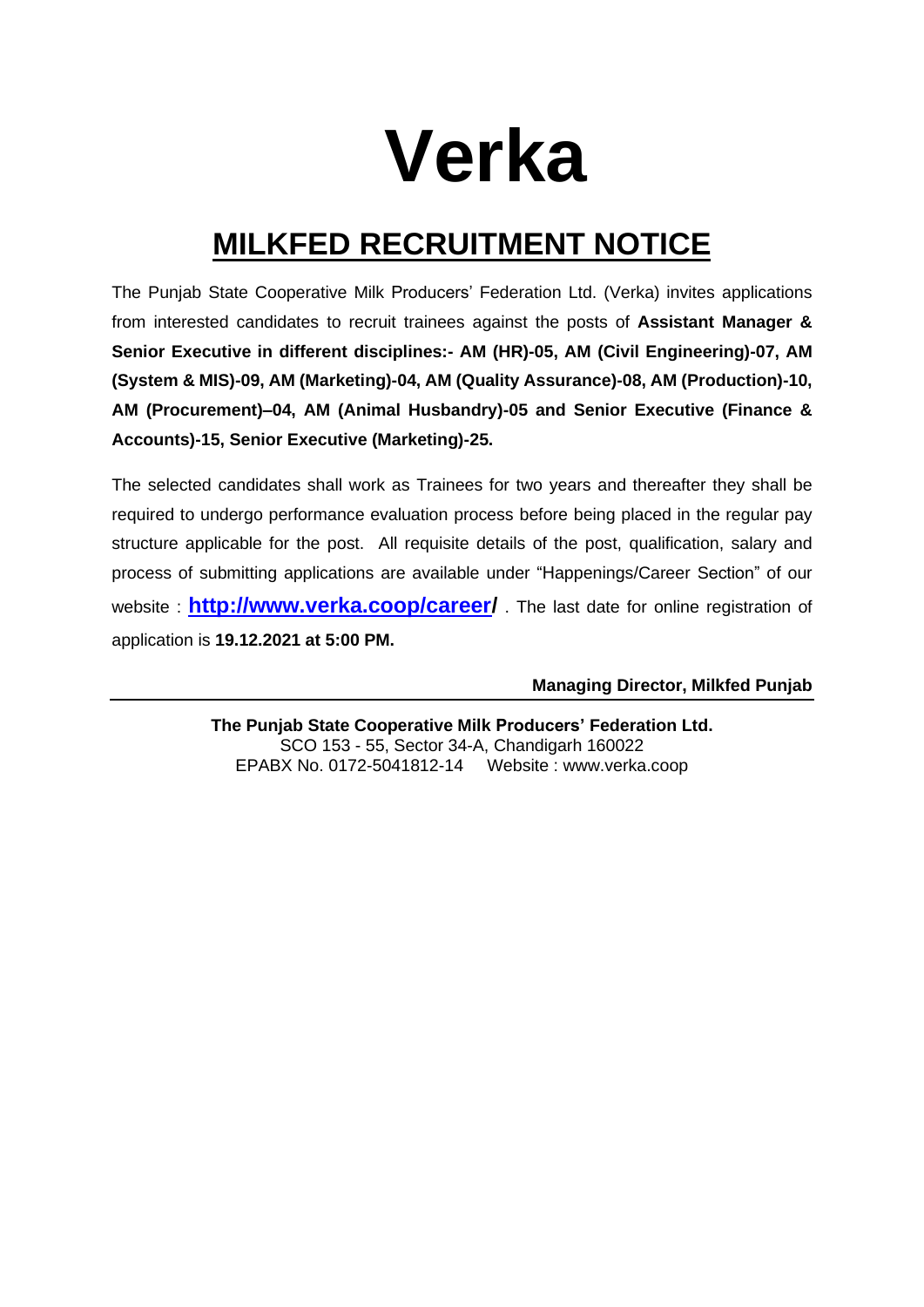### **MILKFED RECRUITMENT NOTICE**

The Punjab State Cooperative Milk Producers' Federation Ltd. (Verka), invites applications on prescribed proforma for filling up various posts of Assistant Managers and Senior Executives in different streams to select Trainees for its various Milk Dairies/Units across the state of Punjab and branch offices located in different locations of India, as detailed below:-

| Sr.            | <b>Post</b>                                        | <b>Number of Posts</b>                                                                        | Qualification                                                                                                                                  |
|----------------|----------------------------------------------------|-----------------------------------------------------------------------------------------------|------------------------------------------------------------------------------------------------------------------------------------------------|
| <b>No</b>      |                                                    |                                                                                               |                                                                                                                                                |
| $\mathbf{1}$   | <b>Assistant Manager</b><br>(HR)                   | 05 (SC-01, BC-01,<br>EWS-01, ESM-01, PwD-01)                                                  | B. Tech Dairy Technology/MBA in Human<br>Resource Management/Graduate in Law<br>having<br>diploma<br>with<br>in<br>Personnel<br>Management/IR. |
| $\overline{2}$ | <b>Assistant Manager</b><br>(Civil Engineering)    | 07 (UR-02, SC-01, ESM-01<br>BC-01, PwD-01, EWS-01)                                            | <b>B.Tech in Civil Engineering</b>                                                                                                             |
| 3              | <b>Assistant Manager</b><br>(System and MIS)       | 09 (UR-02, SC-03, BC-01,<br>EWS-01, ESM-01, PwD-01)                                           | PGDRM (IRMA)/B.Tech or M.Tech in IT/<br>Computer Science or MCA from a<br>recognized university/institute                                      |
| 4              | <b>Assistant Manager</b><br>(Marketing)            | 04 (UR-02, SC-01, ESM-01)                                                                     | MBA in Marketing or equivalent from a<br>recognized university/institute.                                                                      |
| 5              | <b>Assistant Manager</b><br>(Quality<br>Assurance) | 08 (UR-03, SC-01, BC-01,<br>ESM-01, EWS-01, Sports-<br>01)                                    | B.Tech.(DT)/M.Tech.(DT/DC/DM)/PhD in<br>Dairy Chemistry/Dairy Technology from a<br>recognized University/Institute                             |
| 6              | <b>Assistant Manager</b><br>(Production)           | 10 (SC-01, BC-02, ESM-01,<br>ESM SC-01, ESM BC-01,<br>EWS-03, Sports-01)                      | B.Tech/M.Tech. (DT) from a recognized<br>University/Institute                                                                                  |
| $\overline{7}$ | <b>Assistant Manager</b><br>(Procurement)          | 04 (SC-02, EWS-01,<br>ESM-01)                                                                 | B.Tech/M.Tech (DT & D.Ext.) from a<br>recognized University                                                                                    |
| 8              | Assistant<br>Manager(Animal<br>Husbandry)          | 05 (SC-01, BC-01, EWS-01,<br>ESM-01, ESM SC-01)                                               | B.V.Sc from a recognized University/<br>Institute                                                                                              |
| 9              | <b>Senior Executive</b><br>(Finance &<br>Accounts) | 15 (UR-04, SC-04, BC-01,<br>PwD-01, ESM-02, ESM SC-<br>01, EWS-01, Sports-01)                 | M.Com from a recognized University/<br>with 3 years experience in<br>Institute<br>Finance & Accounts                                           |
| 10             | <b>Senior Executive</b><br>(Marketing)             | 25 (UR-07, SC-06, BC-02,<br>PwD-01, ESM-03,<br>ESM(SC)-01, ESM (BC)-01,<br>EWS-03, Sports-01) | MBA in Marketing from a recognized<br>University/Institute.<br>Or<br>Graduate<br>with<br><b>FMCG</b><br>3<br>years<br>οf<br>experience.        |

\* UR- Unreserved, SC- Scheduled Caste, BC- Backward Class, PwD – Persons with Disabilities, ESM

– Ex. Serviceman, EWS – Economically Weaker Section

B.V.Sc.-Bachelor of Veterinary Science

<sup>\*</sup>DT-Dairy Technology, D.Ext.-Dairy Extension, DC-Dairy Chemistry, DM- Dairy Microbiology,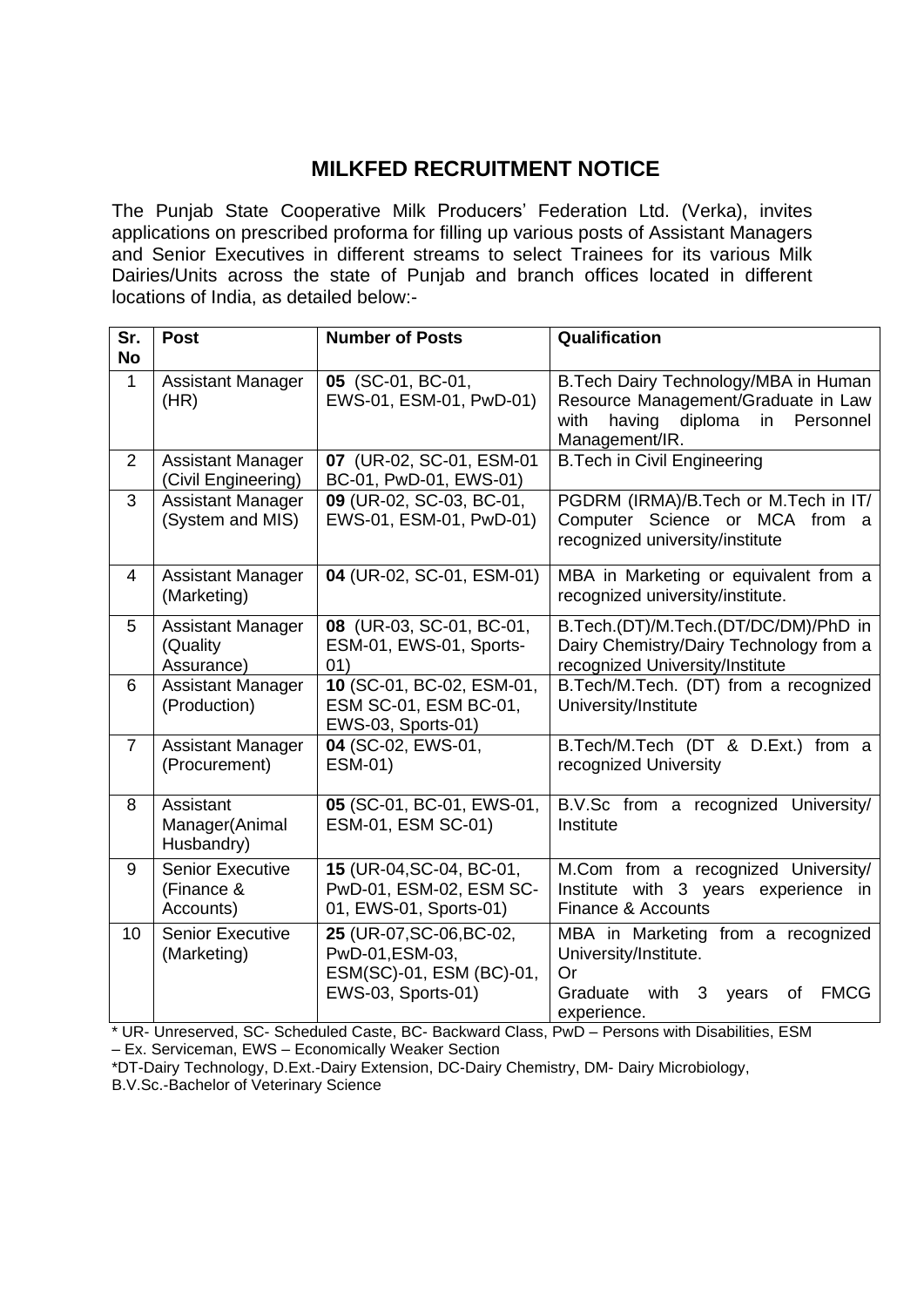#### **SELECTION PROCEDURE:-**

- 1. Selection for the post of Assistant Manager shall be based on written test plus interview and selection for the post of Senior Executive will be on the merit of written test only.
- 2. The medium of written test will be English except for the Punjabi Language section.
- 3. The written test shall be conducted for all the eligible candidates. The question paper will be objective type(400 marks)having 100 questions with multiple choices. Candidates will mark their answers on OMR sheet (Ball pen will be provided to candidates at examination centre) and each question will carry 4 mark. The duration of test shall be 120 minutes. The question paper will be in English (except the Punjabi language proficiency part). There will be negative marking to the extent of 25% for each wrong answer.

The content and approximate number of questions in written test will be as under:

| <b>Maximum Marks</b>                                                 | 400 marks |
|----------------------------------------------------------------------|-----------|
| a)Language Proficiency (Punjabi-12 Questions + English-08 Questions) | 80 marks  |
| <b>b)</b> General Knowledge-History & culture of Punjab, current     |           |
| affairs of National & International importance (10 Questions)        | 40 marks  |
| c) Mathematical skill (Matric level) (10 Questions)                  | 40 marks  |
| <b>d)</b> Mental ability/Logical reasoning (10 Questions)            | 40 marks  |
| e) As per prescribed qualification for job (50 Questions)            | 200 marks |

- 4. Minimum qualifying marks for candidates belonging to all categories shall be **40% of total marks of the written test**.
- 5. For the post of Assistant Manager,candidates shall be called for interview as per the merit drawn on the basis of score obtained in the written test. The number of candidates called for interview will be three times the number of posts in that category.
- 6. For the post of Assistant Manager, the marks obtained by the candidate in the written test will be adjudged on the weightage of 80 percent and 20 percent weightage will be given to performance in the interview/personality test. The total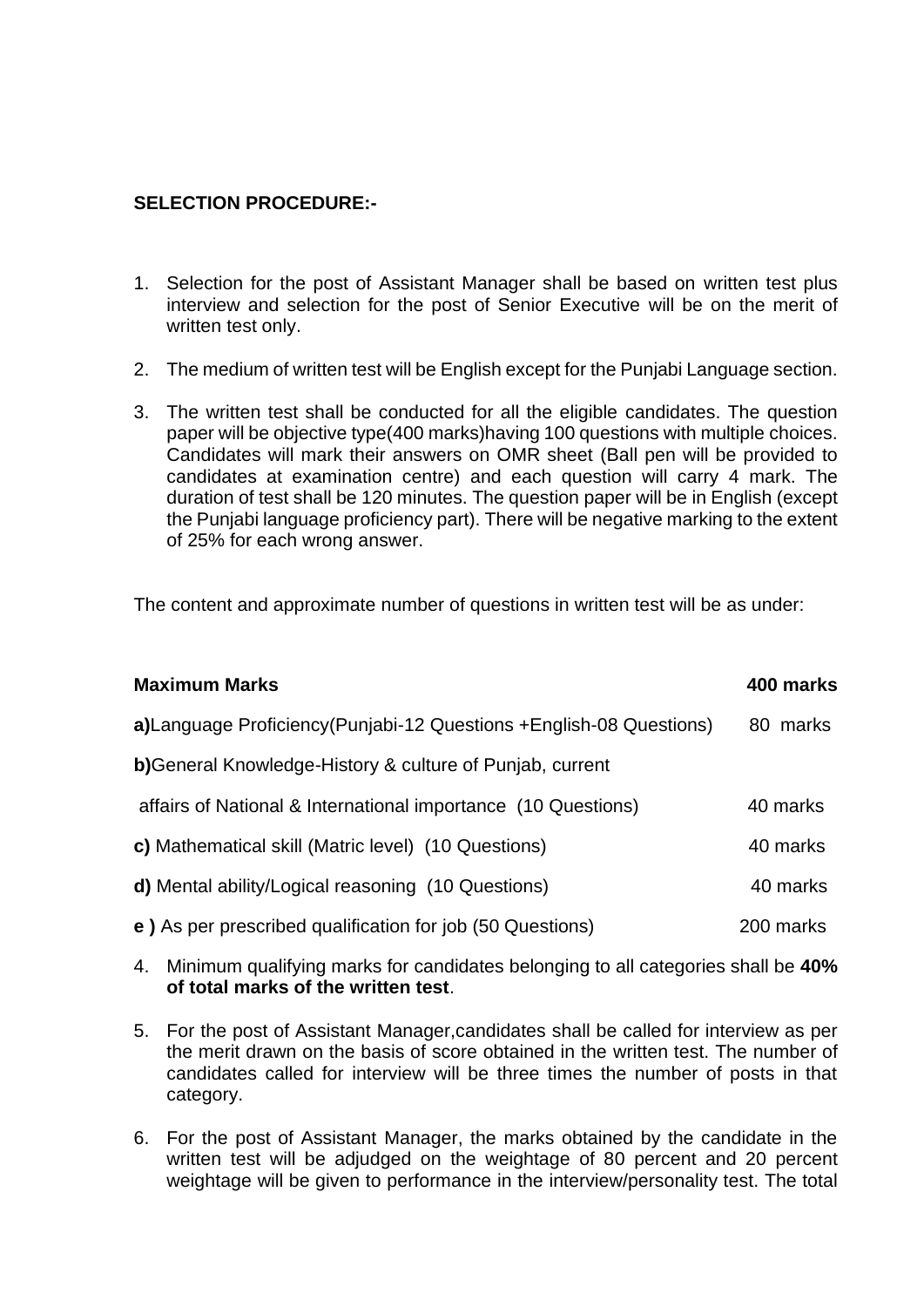marks obtained out of 400 marks will be considered for placement in the final merit list.

7. For the post of Senior Executive, candidates, equal to the number of posts advertised, who are placed at merit positions drawn on the basis of result of written test shall be called for document verification(counselling) and joining.

#### **Important Instructions/Information for the Candidates:-**

- 1. All candidates should have passed Matriculation standard examination of Punjabi as one of the compulsory or elective subjects from a recognized Board or Institution or any other equivalent examination in Punjabi language which may be specified by the Government of Punjab from time to time.
- 2. Age: 18 to 45 years as on 01-01-2021.
- 3. All candidates applying for the posts of Assistant Manager and Senior Executive will be treated provisionally eligible for appearing in the competitive exam. Acceptance of application at this stage and allotment of Roll Number by Milkfed does not indicate acceptance of candidature by the Milkfed, since there is no scrutiny of documents before the written test.
- 4. The application forms will be scrutinised after the conduct of the written examination. The application forms and other relevant documents, certificates etc of the candidates shall be examined to determine their eligibility. Candidates not meeting the eligibility criteria will be rejected after the scrutiny process or any time thereafter if found ineligible.
- 5. Educational qualifications as mentioned against the posts, must be from a recognized University/Institute.
- 6. Non-Refundable application fee is Rs.1000/- for all categories other than SC, EWS & PwD. For SC, EWS & PwD candidates fee is Rs.600/-
- 7. Candidates willing to apply for more than one post shall be required to submit separate applications for each post along with the requisite fee for each post.
- 8. The result and all information relating to recruitment process shall be uploaded on Milkfed website[\(http://www.verka.coop/career/\)](http://www.verka.coop/career/)) only. No correspondence of any sort shall be made with candidate separately.
- 9. In case two or more candidates obtain equal marks in the written test, the candidate older in age shall be placed higher in the order of merit. In case candidates obtaining equal marks in the written test are of same age, then the candidate having more marks in subject area (As per prescribed qualification for job) of written test shall be placed higher in the order of merit.
- 10. The Managing Director, Milkfed reserves the right to modify the number of posts advertised and modify or withdraw the recruitment notice without assigning any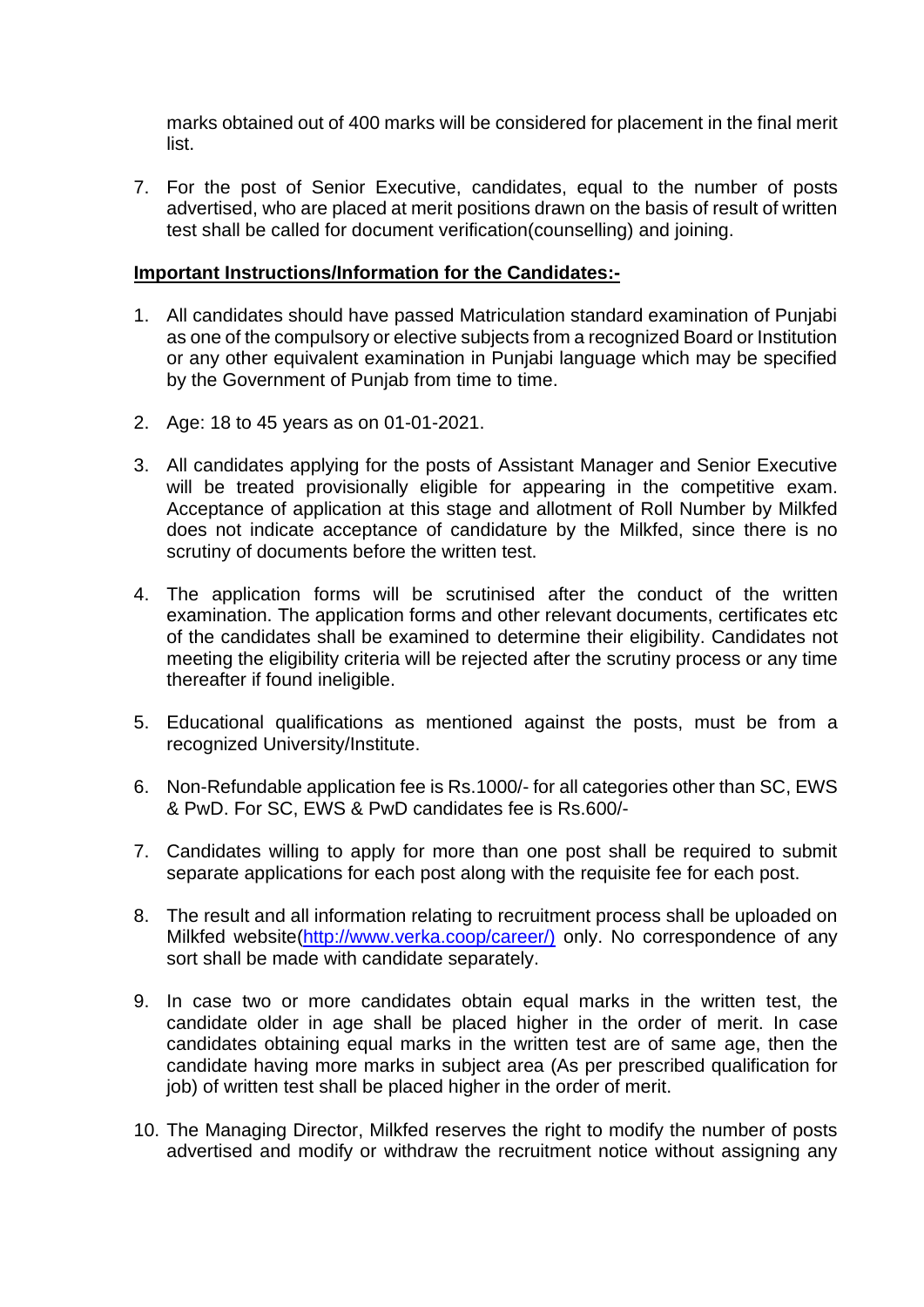reason. The decision of the Managing Director, Milkfed shall be absolute and final in this regard.

- 11. Milkfed will not be responsible for any consequences arising out of furnishing of incorrect and incomplete details in the application form. Such application forms are liable to be rejected.
- 12. Candidates working in Government/Semi Government/Cooperative organisations shall have to furnish a "No Objection Certificate" from their organisation and shall have to get himself/herself relieved after resigning from that organisation, before joining in Milkfed.
- 13.**Reservation:** Reservation shall be as per policy / instructions of the Govt. of Punjab.

Sports person seeking reservation under sports quota should apply with sports gradation certificate issued by Director Sports, Punjab as per latest instructions of Govt. of Punjab.

14.The selected candidates will work as trainees for 2 years and they would be paid fixed stipend as mentioned below.

| Post                     | $1st$ Year stipend per $2nd$ Year stipend per |            |
|--------------------------|-----------------------------------------------|------------|
|                          | month                                         | month      |
| <b>Assistant Manager</b> | Rs.35000/-                                    | Rs.40000/- |
| Senior Executive         | Rs.20000/-                                    | Rs.22000/- |

On completion of two year training period, candidates will be required to undergo performance evaluation process before being placed in the regular pay structure applicable for the post.

#### **HOW TO APPLY ONLINE**

- 1. No change shall be allowed once the application is submitted.
- 2. Visit the website of Milkfed: http://www.verka.coop/career/
- 3. Fill the application form carefully & correctly. Candidate will have to upload his/her scanned photograph and signature in the application Performa.
- 4. Every successful registration will be allotted the Login id and password.
- 5. Fee will be deposited online after submission of online application form.
- 6. Candidates are not required to send the hard copy of the application form.